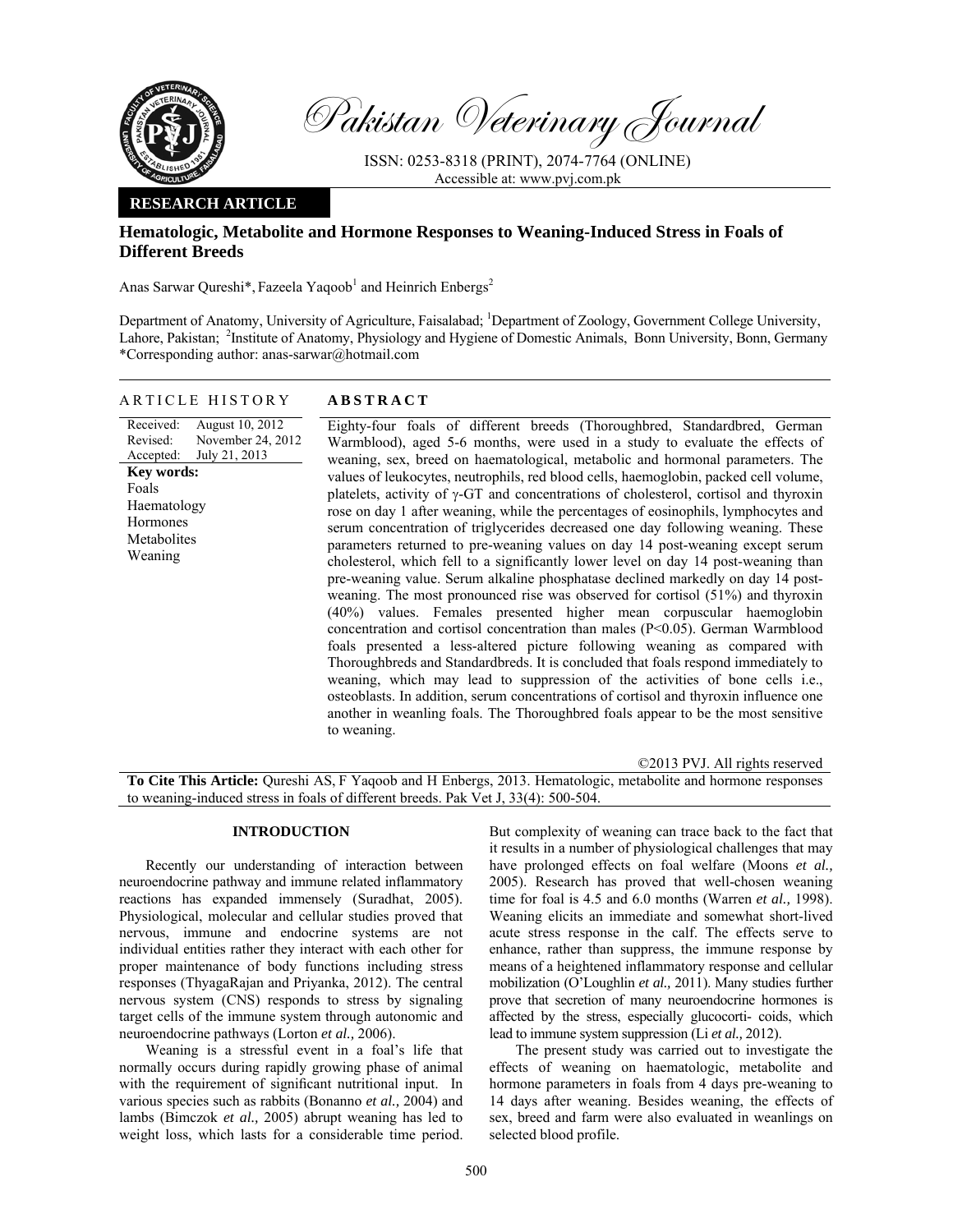### **MATERIALS AND METHODS**

**Foals:** Eighty-four foals (46 females; 38 males), aged 5 - 6 months, from three breeds (Thoroughbred, Standardbred and German Warmblood) were used in this study. The foals belonged to five different stud farms located in Nordrhein Westfalen state of Germany. All foals available on these farms were included in the study with the consent of farm owners. The management and nutritional conditions were intensive and comparable to a large extent. All candidates of weaning were found clinically healthy throughout study. All foals were weaned abruptly and were unable to see their dams.

Sampling and analyses: Five blood samples were collected from each foal as per schedule: Day -4: 4 days before weaning; Day –2: 2 days before weaning; Day -1: one day before weaning; Day 1: one day after weaning; Day 14: 14 days after weaning. Blood samples were collected between  $7^{00}$  and  $9^{00}$  in the morning. A 10 ml blood was collected by the jugular venipuncture in a heparinized monovette tube, 2 ml in Fluoride-EDTA labelled tube and twice in 4.9 ml serum gel tubes. The blood was allowed to clot and centrifuged at 3000 rpm for 10 minutes for serum separation. The serum samples were frozen at -20°C until analysed. All haematological and biochemical tests except hormone profiles were performed at the same day.

Other than differential leukocyte counts (Table 1) all haematological parameters were measured with automated haematology system using a Technicon H1™. Differential leukocytes counts were performed manually (blinded and in randomized order). Serum activities of alkaline phosphatase (AP) and gamma - glutamyltransferase (γ-GT) and serum concentrations of cholesterol and triglycerides were determined with a spectrophotometer using test kits. Serum levels of cortisol and thyroxin (T4) were measured with enzyme immunoassay using test kits.

**Statistical analysis:** Mean + SD values and ranges of various parameters were computed. Each parameter studied was tested for normal distribution by the Scharpio-Wilk and Kolmogrove – Siminov tests. The effects of possible risk factors (weaning, sex, breed and farm) were tested on all parameters studied. A general linear model (GLM) multivariate repeated-measures test was used for Gaussian parameters. Different functions were attempted to transform non-Gaussian parameters (neutrophils, eosinophils, red blood cells, monocytes, MCHC, γ-GT and cholesterol) but no function was sufficient. The non-Gaussian parameters were therefore tested by Wilcoxon's test. Difference at P<0.05 was accepted as significant. The 'r' values between serum concentration of cortisol and all other parameters under study were worked out with help of Spearman's correlation coefficient.

#### **RESULTS**

Mean+SD and ranges of all parameters studied in total contingent of foals are presented in Table 1. Percentiles of all parameters in the total contingent of foals are presented in Table 2. Because of values of all parameters did not show important pre-weaning variation for any foal, only the values for D-1 are shown. P values for the effects of the risk factors are in Table 3. Correlation coefficients between serum cortisol concentration and all other parameters are presented in Table 4. Most parameters that were altered on day  $+1$ returned pre-weaning values on day +14 except serum cholesterol. Serum cholesterol rose on D+1 after weaning and thereafter fell to a significantly lower level than preweaning values. Alkaline phosphatase was not changed on D+1 but markedly declined on day +14. The mostpronounced rises were found by serum cortisol (51%) and thyroxin (40%) concentrations following weaning. Sex affected MCHC and serum cortisol values significantly (P<0.05): females had higher MCHC and cortisol values than males.

#### **DISCUSSION**

The values of all haematological, metabolic and hormone parameters recorded in this study did not show significant variations during pre-weaning period. These values were largely comparable with physiological ranges for corresponding age groups, as reported in literature (Grondin and Dewitt, 2010). There are reports of relatively higher numbers of platelets in 5 and 6 months old foals, while at the same age there are changes in salivary cortisol, heart rate and behavioural markers of stress in foals (Moones *et al.,* 2005).

The findings of increased neutrophil/lymphocyte ratio (N:L) with concomitant leukocytosis, neutrocytosis, lymphopenia and eosinopenia following weaning represented a typical 'stress picture' in foals especially when both neutrophil ( $r = +0.29$ ) and lymphocyte ( $r = -$ 0.28) counts are correlated with serum cortisol levels. The hypothalamic - adrenohypophyseal - axis and the immune system have manifold interactions. A central feature of stress is release of adrenocorticotropic hormone (ACTH) from the anterior pituitary gland, which regulates cortisol secretion by the adrenal glands. The pituitary-adrenal response is stimulated typically by emotional perturbations such as uncertainty or social dislocation (Dantzer, 2004). Stress-induced elevation of ACTH has a direct effect on the immune system and reduces differentiation and proliferation of T- and B lymphocytes (Aoki *et al.,* 1990). Abrupt weaning can lead to increased plasma cortisol and noradrenaline concentrations that were complemented by attenuation of in vitro interferongamma production to novel mitogen and antigen complexes up to 7 d after weaning (Hickey *et al*., 2003). A contradict view given by (Magistrelli *et al.,* 2012) is difference observed in cortisol level that may not be due to stress but because of metabolic changes develop after diet change.

Increase in the number of neutrophils might be explained as result of demargination of cells from bone marrow caused by cortisol (Pyne, 1994). Significant increases in the numbers of leucocytes and neutrophils with a decrease in lymphocytes have also been observed in response to stress in pigs (Dalin *et al.,* 1993). The profound increase in neutrophil number and N: L ratio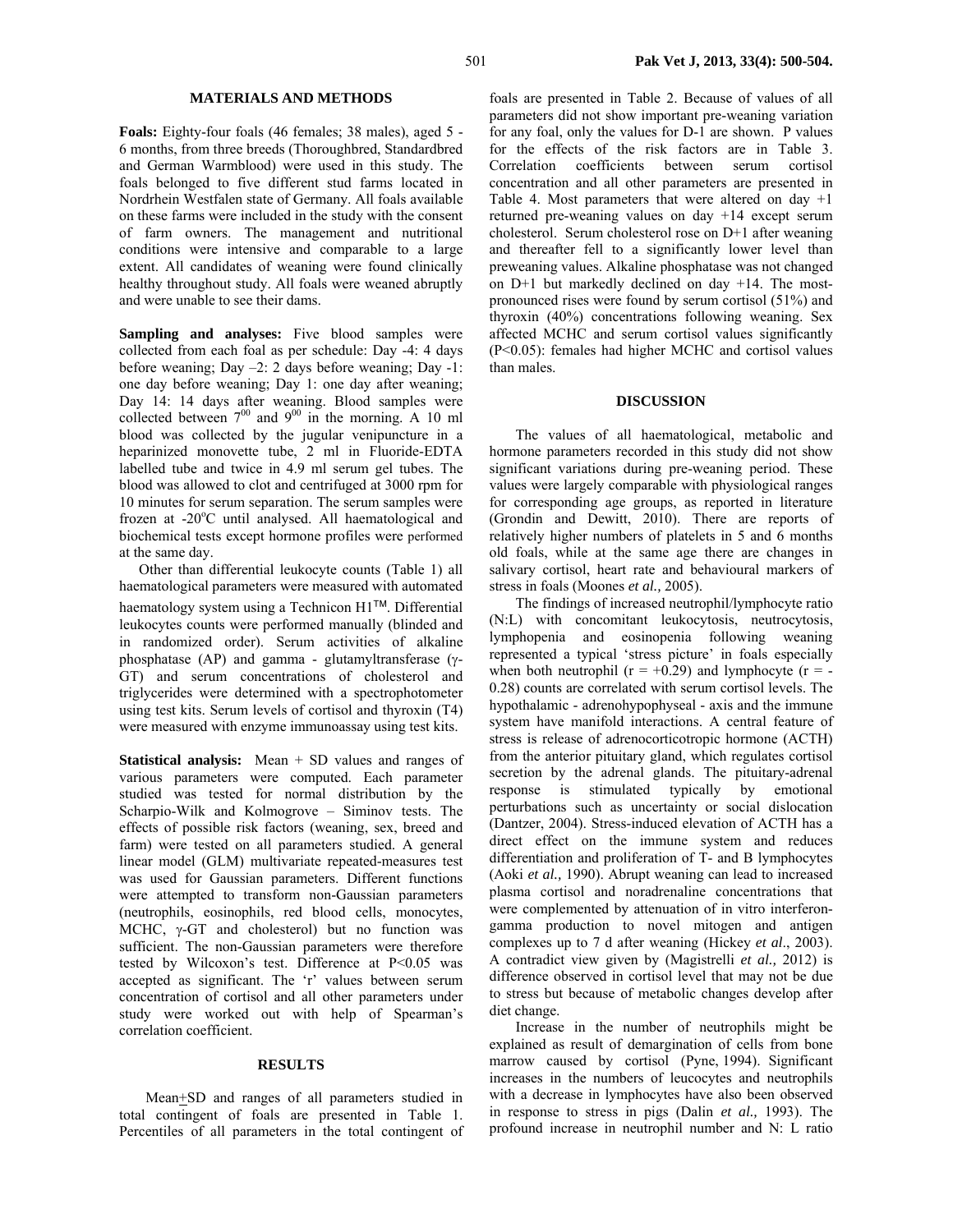| Table I: Mean±SD and ranges of all hematologic, metabolite and hormone parameters in all foals throughout study period |  |  |  |  |  |  |  |  |
|------------------------------------------------------------------------------------------------------------------------|--|--|--|--|--|--|--|--|
|------------------------------------------------------------------------------------------------------------------------|--|--|--|--|--|--|--|--|

| Table 1: Mean±SD and ranges of all hematologic, metabolite and hormone parameters in all foals throughout study period |                     | Pre-weaning Period |                   | Post-weaning Period |                   |
|------------------------------------------------------------------------------------------------------------------------|---------------------|--------------------|-------------------|---------------------|-------------------|
| Analyte (unit)                                                                                                         | Day- $\overline{4}$ | Day-2              | Day-1             | Dayl                | Day 14            |
| Bands (%)                                                                                                              | $0.49 \pm 1.14$     | $0.62 \pm 1.80$    | $0.57 \pm 1.61$   | $0.42 \pm 1.19$     | $0.23 \pm 0.82$   |
|                                                                                                                        | $(0-7)$             | $(0-14)$           | $(0-12)$          | $(0-9)$             | $(0-6)$           |
| Basophils (%)                                                                                                          | $0.49 \pm 0.53$     | $0.64 \pm 0.59$    | $0.62 \pm 0.62$   | $0.63 \pm 0.68$     | $0.60 \pm 0.52$   |
|                                                                                                                        | $(0-2)$             | $(0-2)$            | $(0-2)$           | $(0-2)$             | $(0-2)$           |
| Eosinophils (%)                                                                                                        | $1.17 \pm 0.97$     | $1.35 \pm 1.31$    | $1.21 \pm 1.05$   | $0.82 \pm 0.87*$    | $1.08 \pm 0.87$   |
|                                                                                                                        | $(0-6)$             | $(0-7)$            | $(0-5)$           | $(0-4)$             | $(0-4)$           |
| Hematocrit (%)                                                                                                         | $35.81 \pm 3.17$    | 36.011±2.98        | 36.77±2.92        | 37.69±3.76*         | 37.72±5.29        |
|                                                                                                                        | $(29.1 - 42.9)$     | $(28.9 - 43.6)$    | $(29.8 - 43.2)$   | $(31.9-47.9)$       | $(27.8 - 48.9)$   |
| Hemoglobin (mmol/l)                                                                                                    | $7.81 \pm 0.70$     | 7.89±0.68          | $8.12 \pm 0.83$   | $8.12 \pm 0.83*$    | $8.20 \pm 1.04$   |
|                                                                                                                        | $(6.39-9.12)$       | $(6.27-9.87)$      | $(6.46 - 10.55)$  | $(6.95 - 10.92)$    | $(6.58 - 10.43)$  |
| Leucocytes (k/µl)                                                                                                      | $11.10 \pm 2.54$    | $10.93 \pm 2.36$   | $11.41 \pm 2.27$  | $12.41 \pm 2.84*$   | $11.52 \pm 2.00$  |
|                                                                                                                        | $(5.65 - 24.25)$    | $(5.25 - 22.66)$   | $(7.31 - 22.88)$  | $(7.57 - 25.65)$    | 7.00±17.92        |
| Lymphocytes (%)                                                                                                        | 45.93±7.40          | 46.81±8.80         | 45.56±6.83        | 38.31±6.68*         | 44.99±6.62        |
|                                                                                                                        | $(24-68)$           | $(21-73)$          | $(27-64)$         | $(24-52)$           | $(28-58)$         |
| MCV(f)                                                                                                                 | 36,50±2.17          | 36.59-1.98         | 36.61±2.07        | 36.35±2.52          | 36.54±2.35        |
|                                                                                                                        | $(31.4 - 40.4)$     | $(32.2 - 40.5)$    | $(31.8-40.6)$     | $(29.5 - 40.7)$     | $(32.0 - 40.4)$   |
| MCH(pg)                                                                                                                | $12.88 \pm 0.66$    | 12.94±0.65         | 12.93±064         | 12.97±0.64          | 12.86±0.70        |
|                                                                                                                        | $(11.6-13.9)$       | $(11.3-14.2)$      | $(11.6-14.2)$     | $(11.6-14.1)$       | $(11.3 - 14.0)$   |
| MCHC (mmol/l)                                                                                                          | 21.95±0.81          | 22.00±0.68         | 21.98±0.81        | 22.19±1.27          | 21.92±1.07        |
|                                                                                                                        | $(20.23 - 23.96)$   | $(20.67 - 23.71)$  | $(20.55 - 24.08)$ | $(20.42 - 26.38)$   | $(20.17-24.27)$   |
| Neutrophils (%)                                                                                                        | 47.04±7.85          | $46.03 \pm 8.51$   | 46.85±6.78        | 54.51±7.04*         | 48.16±6.46        |
|                                                                                                                        | $(30-67)$           | $(27-74)$          | $(34-64)$         | $(41 - 71)$         | $(36-66)$         |
| Neutrophils/                                                                                                           | 109:100             | 106:100            | 107:100           | 150:100             | 112:100           |
| lymphocyte ratio                                                                                                       |                     |                    |                   |                     |                   |
| Platelets (k/µl)                                                                                                       | $182.5 + 41.1$      | 174.9±43.7         | 175.0±42.1        | 190.0±40.0*         | 187.8±43.7        |
|                                                                                                                        | $(61-323)$          | $(64-287)$         | $(36-272)$        | $(78-290)$          | $(87-323)$        |
| $RBC$ (m/ $\mu$ l)                                                                                                     | $9.82 \pm 1.06$     | $9.84 \pm 0.91$    | $10.06 \pm 1.02$  | $10.34 \pm 1.73*$   | $10.4 \pm 1.73$   |
|                                                                                                                        | $(7.69 - 12.42)$    | $(7.56 - 12.36)$   | $(8.08 - 12.71)$  | $(8.39 - 13.92)$    | $(7.39 - 14.90)$  |
| AP (U/I)                                                                                                               | $523 \pm 147$       | $543 \pm 143$      | $541 \pm 146$     | 531±149             | 445±80*           |
|                                                                                                                        | $(315-1241)$        | $(351-1204)$       | $(329 - 1168)$    | $(258 - 1274)$      | $(314-793)$       |
| Cholesterol (mmol/l)                                                                                                   | $2.49 \pm 0.45$     | $2.53 \pm 0.40$    | $2.57 \pm 0.57$   | $2.71 \pm 0.57*$    | $2.27 \pm 0.56*$  |
|                                                                                                                        | $(0.041 - 0.100)$   | $(0.043 - 0.092)$  | $(0.049-0.11)$    | $(0.048 - 0.108)$   | $(0.034 - 0.102)$ |
| $\gamma$ -GT (U/I)                                                                                                     | $9.41 \pm 4.57$     | $9.05 \pm 5.15$    | $9.70 \pm 5.59$   | $11.38 \pm 5.62*$   | $10.72 + 5.95$    |
|                                                                                                                        | $(2.0-22.0)$        | $(1.0-26.0)$       | $(1.0-29.0)$      | $(1.0-34.0)$        | $(1.0-32.0)$      |
| Triglycerides (mmol/l)                                                                                                 | $0.298 \pm 0.10$    | $0.300 + 0.10$     | $0.279 \pm 0.09$  | $0.225 \pm 0.10*$   | $0.262 \pm 0.11$  |
|                                                                                                                        | $(0.088 - 0.528)$   | $(0.066 - 0.539)$  | $(0.099 - 0.52)$  | $(0.088 - 0.605)$   | $(0.099 - 0.682)$ |
| Cortisol (ng/ml)                                                                                                       | 22.01±7.98          | 22.77±8.55         | 21.86±8.39        | 33.20±8.40*         | 22.77±8.05        |
|                                                                                                                        | $(7.0 - 41.0)$      | $(6.4-41.3)$       | $(7.0 - 50.5)$    | $(5.5 - 60.0)$      | $(0.0 - 53.20)$   |
| Thyroxin (ng/ml)                                                                                                       | 24.94±10.86         | 23.88±11.22        | $22.61 \pm 11.15$ | 31.72±12.88*        | $24.31 \pm 7.55$  |
|                                                                                                                        | $(6.4-56.9)$        | $(5.0 - 55.0)$     | $(5.60 - 56.9)$   | $(11.5 - 72.30)$    | $(11.0-53.6)$     |

Asterisk indicates significantly (P<0.05) different values from previous observation. Values in parenthesis indicate range values.

**Table 2:** Percentiles of all parameters studied in 84 foals of various breeds under study

| Analytes               |                | Day around weaning                                                |             |                 |                  |                  |                 |                  |                  |
|------------------------|----------------|-------------------------------------------------------------------|-------------|-----------------|------------------|------------------|-----------------|------------------|------------------|
|                        |                | $D - I$                                                           |             |                 | $D + I$          |                  |                 | $D + 14$         |                  |
|                        |                | 5 <sup>th</sup> 50 <sup>th</sup> 75 <sup>th</sup> 5 <sup>th</sup> |             |                 | 50 <sup>th</sup> | 75 <sup>th</sup> | 5 <sup>th</sup> | 50 <sup>th</sup> | 75 <sup>th</sup> |
| Hematologic            |                |                                                                   |             |                 |                  |                  |                 |                  |                  |
| Bands (%)              | 0              | 0                                                                 | 0.5         | 0               | 0                | 0.5              | 0               | 0                | 0                |
| Basophils (%)          | 0              | 0                                                                 | 0           | ı               | 0                | ı                | ı               | ı                | ı                |
| Eosinophils (%)        | 0              | ı                                                                 | ı           | 0               | ı                | ı                | ı               | ı                | ı                |
| Hematocrit (%)         | 34             | 36                                                                | 38          | 34              | 38               | 40               | 34              | 38               | 42               |
| Hemoglobin (mmol/l)    | 12             | 13                                                                | 4           | 12              | $\overline{13}$  | 14               | 12              | 13               | 4                |
| Leukocytes (k/ml)      | $\overline{0}$ | $\overline{2}$                                                    | 12          | п               | 12               | 4                | 10              | П                | 12               |
| Lymphocytes (%)        | 42             | 46                                                                | 52          | 34              | 38               | 44               | 40              | 45               | 50               |
| MCV (fl)               | 32             | 37                                                                | 38          | 35              | 36               | 38               | 35              | 37               | 38               |
| MCH (pg)               | $\overline{1}$ | 13                                                                | 14          | $\overline{13}$ | $\overline{13}$  | 13               | 12              | 13               | $\overline{13}$  |
| MCHC (mmol/l)          | 35             | 36                                                                | 37          | 35              | 36               | 37               | 34              | 35               | 36               |
| Monocytes (%)          | $\overline{2}$ | 5                                                                 | 5.          | 3               | 5                | 5                | 3               | 5                | 6                |
| Neutrphils (%)         | 42             | 45                                                                | 50          | 49              | 54               | 59               | 43              | 48               | 53               |
| Neutrophil:lymphocyte  | 83             |                                                                   | 98 120 111  |                 | 4                | 174              | 88              | 103              | 130              |
| Platelets (k/µl)       | 156            |                                                                   | 177 206 169 |                 | 186              | 212164           |                 | 190              | 210              |
| $RBC$ (m/ $\mu$ I)     | 9              | 10                                                                | 10          | 9               | 10               | п                | 9               | 10               | $\overline{2}$   |
| Metabolic              |                |                                                                   |             |                 |                  |                  |                 |                  |                  |
| AP (U/I)               | 435            |                                                                   | 517 601 433 |                 | 513              | 599391           |                 | 440              | 498              |
| Cholesterol (mmol/l)   | 15             | 21                                                                | 26          | 27              | 33               | 40               | 18              | 22               | 26               |
| GGT (U/I)              | 7              | 9                                                                 | 12          | 8               | $\overline{0}$   | 13               | 7               | 10               | $\overline{2}$   |
| Triglycerides (mmol/l) | 20             | 24                                                                | 30          | 4               | 20               | 26               | 19              | 24               | 31               |
| Hormonal               |                |                                                                   |             |                 |                  |                  |                 |                  |                  |
| Cortisol (ng/ml)       | 15             | 21                                                                |             | 26 27           | 33               | 40               | 18              | 22               | 26               |
| Thyroxin (ng/ml)       | 15             | 19                                                                |             | 29 222          | 30               | 39               | 19              | 23               | 28               |

together with reduced lymphocyte number in calves postweaning suggests that the first may be more subtle to weaning stress. Within 24 hours, there was considerable increase in neutrophil numbers that was returned to baseline by day 11 (O'Loughlin *et al.,* 2011). Blanco *et al.* (2009) and (Lynch *et al.,* 2010) reported increased neutrophil percentage following weaning. Likewise, eosinophil elevation was observed in horses in stress period after strenuous exercise (Adamson and Slocombe*.,* 1995).

In the present study, Thoroughbred solely contributed elevations in red blood cell parameters following weaning. These results are in agreement with (Qureshi *et al.,* 2002) who reported significantly increased RBC, Hb and PCV in response to mental stress in human beings. It is assumed that Thoroughbreds are probably more sensitive to corticosteroid induced haemoconcentration and activation of erythropoiesis than other breeds. Platelets elevated significantly (P<0.5) on day 1 following weaning. These results correspond with (Qureshi *et al.,* 2002) who reported an appreciable increase with difference (7270.27  $\pm$  928.82) in platelets in response to mental stress in human beings. O'Loughlin *et al*. (2011) also observed increased platelets numbers while working with post weaning calves.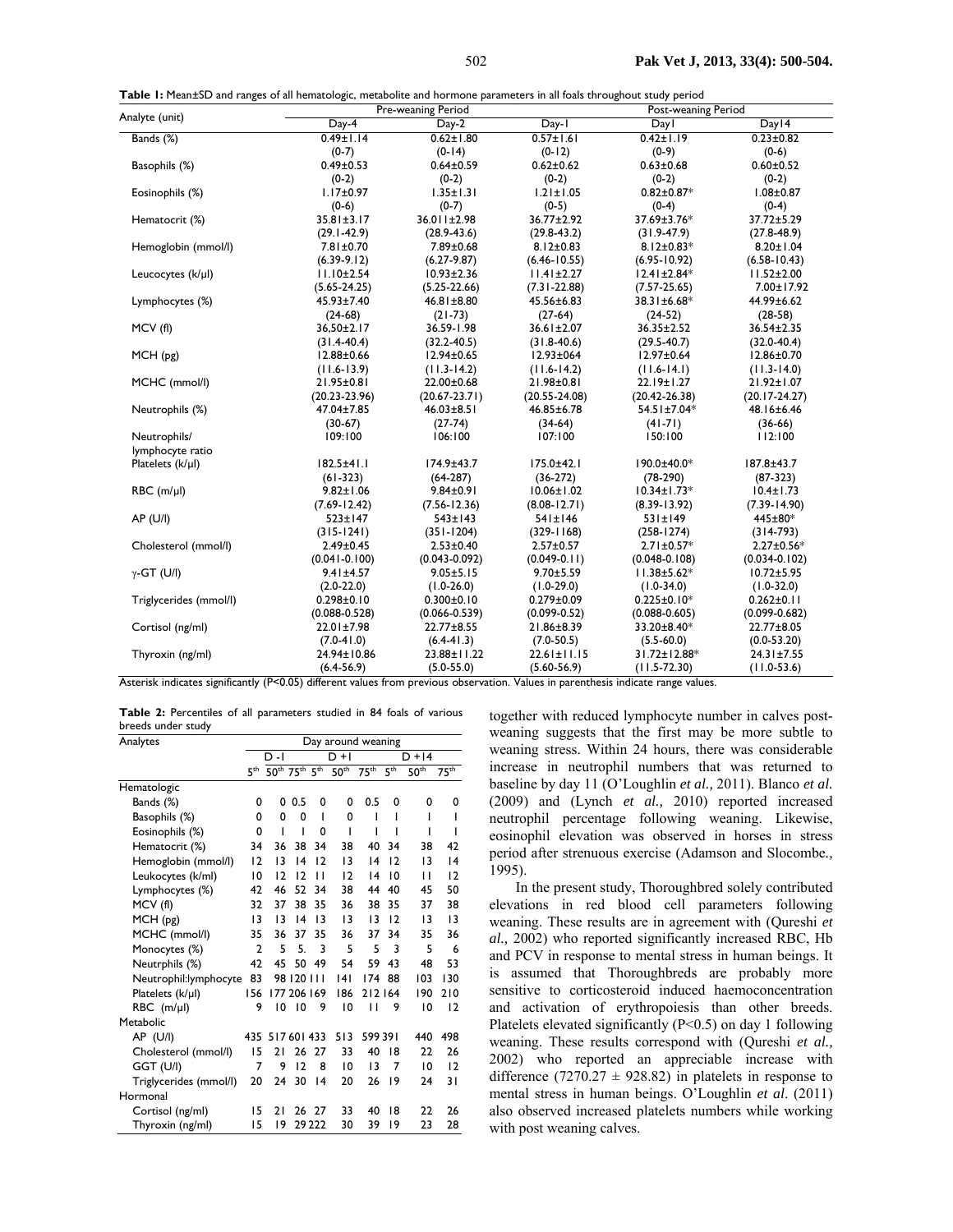**Table 3:** P values for risk factors from repeated-measures general linear models of parameters considered possible indicators of stress in 84 weaned foals under study.

| Outcome          |              | <b>Risk Factors</b> |          |          |  |  |  |  |
|------------------|--------------|---------------------|----------|----------|--|--|--|--|
|                  | <b>Breed</b> | $\overline{S}$ ex   | Weaning  | Farm     |  |  |  |  |
| Hematologic:     |              |                     |          |          |  |  |  |  |
| <b>Bands</b>     | 0.01         | 0.16                | 0.20     | 0.00     |  |  |  |  |
| <b>Basophils</b> | 0.00         | 0.47                | 0.42     | 0.00     |  |  |  |  |
| Eosinophils      | 0.00         | 0.73                | 0.00     | 0.00     |  |  |  |  |
| Hematocrit       | 0.00         | 0.60                | 0.00     | 0.00     |  |  |  |  |
| Hemoglobin       | 0.00         | 0.34                | 0.00     | 0.00     |  |  |  |  |
| Leucocytes       | 0.19         | 0.24                | 0.00     | 0.09     |  |  |  |  |
| Lymphocytes      | 0.06         | 0.41                | 0.00     | 0.13     |  |  |  |  |
| <b>MCV</b>       | 0.00         | 0.192               | 0.71     | 0.00     |  |  |  |  |
| <b>MCH</b>       | 0.00         | 0.644               | 0.19     | 0.00     |  |  |  |  |
| <b>MCHC</b>      | 0.01         | 0.01                | 0.80     | 0.00     |  |  |  |  |
| Monocytes        | 0.00         | 0.88                | 0.22     | 0.00     |  |  |  |  |
| Neutrphils       | 0.09         | 0.38                | 0.00     | 0.23     |  |  |  |  |
| <b>Platelets</b> | 0.06         | 0.88                | 0.067    | 0.02     |  |  |  |  |
| <b>RBC</b>       | 0.00         | 0.17                | 0.00     | 0.00     |  |  |  |  |
| Metabolic:       |              |                     |          |          |  |  |  |  |
| AP               | 0.10         | 0.30                | 0.00     | 0.19     |  |  |  |  |
| Cholesterol      | 0.00         | 0.27                | $0.00**$ | $0.00**$ |  |  |  |  |
| GGT              | 0.04         | 0.89                | 0.00     | 0.13     |  |  |  |  |
| Triglycerides    | 0.36         | 0.74                | 0.00     | 0.41     |  |  |  |  |
| Hormonal:        |              |                     |          |          |  |  |  |  |
| Cortisol         | 0.69         | 0.01                | 0.00     | 0.40     |  |  |  |  |
| Thyroxin         | 0.00         | 0.55                | 0.00     | 0.00     |  |  |  |  |
|                  |              |                     |          |          |  |  |  |  |

**Table 4:** Spearman's correlations between serum cortisol concentration and all other parameters in 84 foals under study

|                                                                       | Days around weaning |       |        |  |  |  |
|-----------------------------------------------------------------------|---------------------|-------|--------|--|--|--|
| Parameters                                                            | $D-I$               | $D+1$ | $D+14$ |  |  |  |
| Hematologic:                                                          |                     |       |        |  |  |  |
| <b>Bands</b>                                                          | 0.02                | 0.11  | 0.17   |  |  |  |
| <b>Basophils</b>                                                      | 0.12                | 0.95  | 0.78   |  |  |  |
| Eosinophils                                                           | 0.49                | 0.20  | 0.01   |  |  |  |
| Hematocrit                                                            | 0.67                | 0.08  | 0.40   |  |  |  |
| Hemoglobin                                                            | 0.73                | 0.03  | 0.26   |  |  |  |
| Leucocytes                                                            | 0.35                | 0.21  | 0.21   |  |  |  |
| Lymphocytes                                                           | 0.27                | 0.19  | 0.05   |  |  |  |
| <b>MCV</b>                                                            | 0.16                | 0.72  | .028   |  |  |  |
| <b>MCH</b>                                                            | 0.88                | 0.72  | 0.05   |  |  |  |
| <b>MCHC</b>                                                           | 0.49                | 0.33  | 0.71   |  |  |  |
| Monocytes                                                             | 0.00                | 0.16  | 0.77   |  |  |  |
| Neutrphils                                                            | 0.79                | 0.05  | 0.08   |  |  |  |
| <b>Platelets</b>                                                      | 0.50                | 0.82  | 0.91   |  |  |  |
| <b>RBC</b>                                                            | 0.98                | 0.02  | 0.94   |  |  |  |
| Metabolic:                                                            |                     |       |        |  |  |  |
| AP                                                                    | 0.61                | 0.74  | 0.41   |  |  |  |
| Cholesterol                                                           | 0.02                | 0.89  | 0.25   |  |  |  |
| $\gamma$ -GT                                                          | 0.94                | 0.39  | 0.54   |  |  |  |
| Triglycerides                                                         | 0.38                | 0.08  | 0.40   |  |  |  |
| Hormonal:                                                             |                     |       |        |  |  |  |
| Thyroxin                                                              | 0.25                | 0.51  | 0.05   |  |  |  |
| Spearman's correlations $(r_{sp})$ in bold indicates 2-tailed P<0.05. |                     |       |        |  |  |  |

In newborn and very young horses normally two different AP isoenzyme fractions appear in serum: liver and bone AP (Thorèn-Tolling, 1988). Many studies suggest that approximately 60% of total AP is derived from bones in foals up to one year old (Lepage *et al*., 1993; Price *et al.,* 1995). Glucocorticoides have strong suppressive effect on bone (Kim *et al*., 2006) likewise a marked decline (15%) in AP in the present study could be attributed to the suppression of the activity of bone cells (osteoblasts). In foals early weaning could have strong negative effects on bone mineral content (BMC) if growth parameters are taken into consideration (Reichmann *et al.,* 2004). Further research should be performed in order to establish the effect of weaning on bone metabolism in foals with the help of a more specific biochemical marker.

In all species and particularly in horses,  $\gamma$ -GT is regarded to be as a general indicator of hepatobiliary implications rather than a marker of cholestasis and there are indications that in some cases elevations might be associated with bile duct proliferation. However, a consistent but moderate elevation (9.70 to 11.38) in serum activity of  $\gamma$ -GT might be due to hepatobiliary involvement and/or an abrupt change in the postweaning diet.

Serum cholesterol levels markedly increased one day after weaning, but thereafter, declined significantly below preweaning values, whereas serum triglycerides exhibited a moderate decline on day 1 postweaning. Although the modulatory effect of dietary fatty acid composition and/or cholesterol intake on plasma lipid profiles and serum cholesterol levels, as well as cholesterol synthesis has been well documented in humans and animal species at weaning (Cavender *et al.,* 1995; Hugi and Blum 1997), a change in the post weaning diet as the source of these traits in the present study can only be speculated because we did not quantitate serum HDL-, LDL- and very low density lipoprotein (VLDL)-cholesterol concentrations.

In cattle, pigs and alpacas, cortisol is usually regarded as an indicator of weaning. Serum concentrations of cortisol illustrated an acute upswing following weaning, as reported previously (Mohamed, 2006). However, on day 14 post weaning, these values returned to preweaning level. (Mohamed, 2006) reported elevated levels of cortisol in camels during weaning, which was maintained until day 3 after weaning, again conform to basal level by day 5. Since the activities of the sympathoadrenal and pituitary–adrenal system are commonly considered as an indicator of state of stress (Mravec, 2011). Thus, elevations in cortisol in foals might be considered as a physiological reaction of body to weaning induced stress.

Like glucocorticoids, the synthesis and secretion of thyroid hormones are also controlled by the hypothalamohypophyseal-system. Serum thyroxin concentrations also increased following weaning and returned to preweaning level until day 14 postweaning in the present study. Carroll *et al.,* (1998) initially noticed no difference in T4 level but after diet change there was appreciable change in T4 level. Dvorak and Neumannova (1986) reported increased serum concentration of T4 among piglets in response of weaning induced stimulated adrenocortical activity. They suggested that both specific stressor effects and circulating corticosteroids are responsible for the changes of T3 and T4 concentrations in blood sera of stressed animals. Similarly induction of 4, 72 and 168 hours stress in rainbow trout (*Onchorynchus mykiss*) produced and acute increase in cortisol and thyroxin level (Bleau *et al.,* 1996). Similarly, induction of 4 hours stress produced an acute increase in cortisol and thyroxin concentrations in white rats (Lischmanov *et al.*, 1987).

#### **REFERENCES**

Adamson EJ and RF Slocombe, 1995. Flow cytometric studies of equine phagocytes following strenuous exercise. Equine Vet J, 27: 37-42.

Aoki N, Y Ohno and M Imamura, 1990. Physiological interactions between the immune and endocrine systems: are cytokines hormones? Med Sci Res, 18: 195-201.